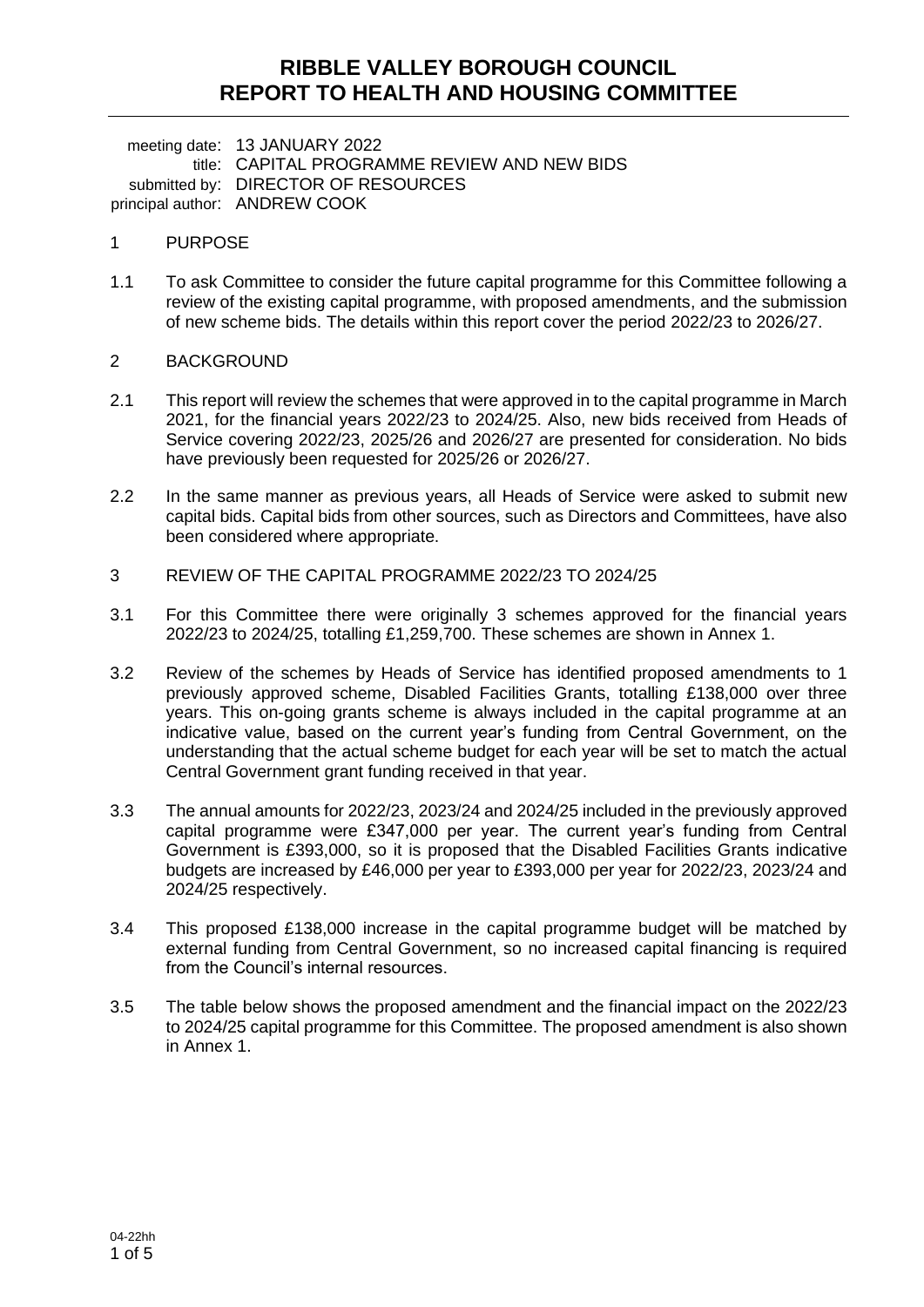|                                                                                                             | 2022/23<br>£ | 2023/24<br>£ | 2024/25<br>£ | <b>TOTAL</b> |
|-------------------------------------------------------------------------------------------------------------|--------------|--------------|--------------|--------------|
| <b>Previously Approved Capital</b><br><b>Programme for Health and</b><br><b>Housing Committee (Annex 1)</b> | 397,000      | 465,700      | 397,000      | 1,259,700    |
| <b>AMENDMENT 1: Disabled Facilities</b><br><b>Grants (matched by Central</b><br>Government funding)         | 46,000       | 46,000       | 46,000       | 138,000      |
| <b>Amended Capital Programme for</b><br><b>Health and Housing Committee</b><br>(Annex 1)                    | 443,000      | 511,700      | 443,000      | 1,397,700    |

- 4 NEW CAPITAL BIDS FOR 2022/23, 2025/26 AND 2026/27
- 4.1 Heads of Service were also asked to put forward new bids for 2025/26 and 2026/27. For this Committee, 6 new bids have been submitted covering 2022/23, 2025/26 and 2026/27, totalling £2,170,740. This included 1 bid for 2022/23 received directly from the Health and Housing Committee.
- 4.2 A summary listing of the 2022/23, 2025/26 and 2026/27 new scheme bids is shown in Annex 2 and detailed information for each new scheme bid is shown in Annex 3.
- 4.3 This Committee should therefore consider the new scheme bids. Members are also asked to put forward any capital bid suggestions and amendments that they may wish to make at this stage.
- 4.4 Please note that other committees will be receiving similar reports for new scheme bids. **Bids from all committees will finally be considered alongside each other by the Budget Working Group and Policy and Finance Committee.**
- 5 APPROVED SCHEMES, PROPOSED AMENDMENTS AND NEW CAPITAL PROGRAMME BIDS - 2022/23 TO 2026/27
- 5.1 The table below provides a summary of the financial impact of the currently approved capital programme schemes and also the proposed amendments and new bids that have been received from Heads of Service and this Committee for 2022/23 to 2026/27, **if all bids were to be approved.**

| 2022/23 | .2023/24           | .2024/25 | 2025/26      | 2026/27 | TOTAL        |
|---------|--------------------|----------|--------------|---------|--------------|
|         | <b>All Dealers</b> |          | $\mathbf{F}$ |         | $\mathbf{E}$ |
| 799,040 | 511,700            | 443,000  | 1,371,700    | 443,000 | 3,568,440    |

### 6 EXTERNAL FUNDING

- 6.1 External funding has been identified for the Disabled Facilities Grants scheme £1,965,000 of indicative funding included (£393,000 per year for 5 years). The scheme is included in the capital programme on the basis that expenditure is fully financed by Central Government Disabled Facilities Grants funding each year.
- 7 ADDITIONAL REVENUE COSTS
- 7.1 A number of schemes include details of additional revenue costs, or potential revenue net savings.
- 7.2 The most significant of these is in respect of the capital bid in respect of the 'Alternative System for Dog Waste/Litter Bins Emptying' (Bid CAPHOU01).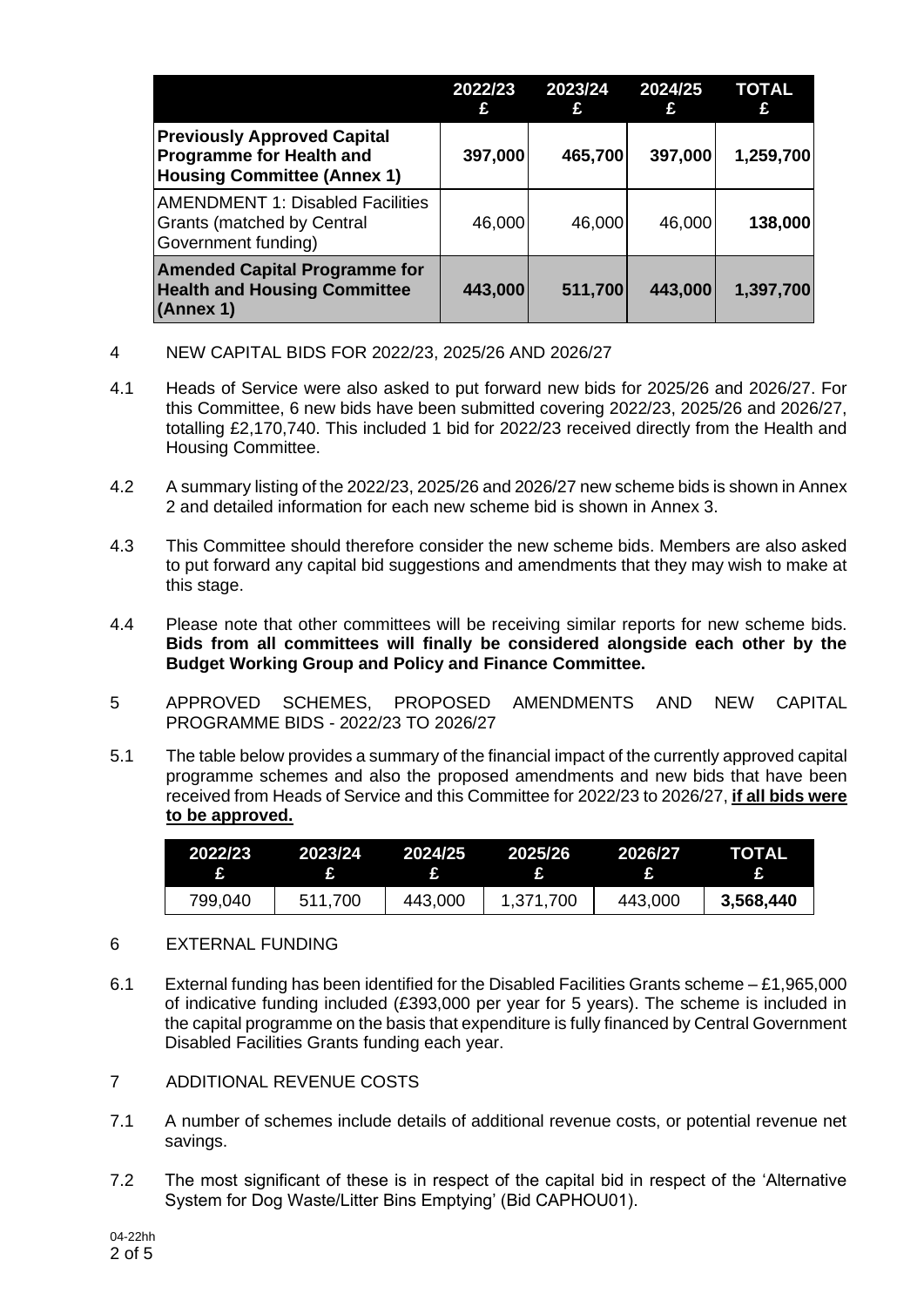- 7.3 In considering this scheme, members should be mindful of the additional revenue impact that this capital scheme would commit the council to. The capital scheme is for £356,040, and this would also commit the council to recurring annual revenue costs of £258,190.
- 7.4 These corresponding additional revenue costs are considered in the Original Estimate 2022/23 Revenue Budget report under the Growth Items.
- 8 RISK ASSESSMENT
- 8.1 The approval of this report may have the following implications:
	- Resources The **proposed amendments** and **new bids** that have been submitted for this Committee would increase the capital programme by £2,308,740.

This would require additional funding of £1,384,740. This is on the basis that the £924,000 increase in the Disabled Facilities Grants scheme budget over five years will be fully financed by Central Government Disabled Facilities Grants funding.

- Technical, Environmental and Legal None.
- Political None.
- Reputation Sound financial planning for known capital commitments safeguards the reputation of the Council.
- Equality and Diversity Equality and Diversity issues are examined as part of the capital bid appraisal process.

### 9 CONCLUSION

- 9.1 There are currently 3 schemes in the proposed capital programme for this Committee for the period 2022/23 to 2024/25, totalling £1,397,700, after factoring in 1 proposed amendment which increases the capital programme budget by £138,000.
- 9.2 There are 6 new capital scheme bids covering 2022/23, 2025/26 and 2026/27, totalling £2,170,740.
- 10 RECOMMENDED THAT COMMITTEE
- 10.1 Confirm the schemes in the previously approved Capital Programme.
- 10.2 Request £138,000 of additional budget from Policy and Finance Committee for the changed estimates on the Disabled Facilities Grants scheme between 2022/23 and 2024/25. This proposed increased budget is on the basis that it is fully financed by Central Government Disabled Facilities Grants funding each year.
- 10.3 Consider the new capital bids and consequential additional revenue costs for 2022/23, 2025/26 and 2026/27 and determine which should be forwarded to Policy and Finance Committee to be considered as part of the Overall Capital Programme, and as part of the revenue budget, for associated revenue costs.

CM04-22/AC/AC 4 January 2022

SENIOR ACCOUNTANT **Example 20 SENIOR ACCOUNTANT** 

For further background information please ask for Andrew Cook. BACKGROUND PAPERS – None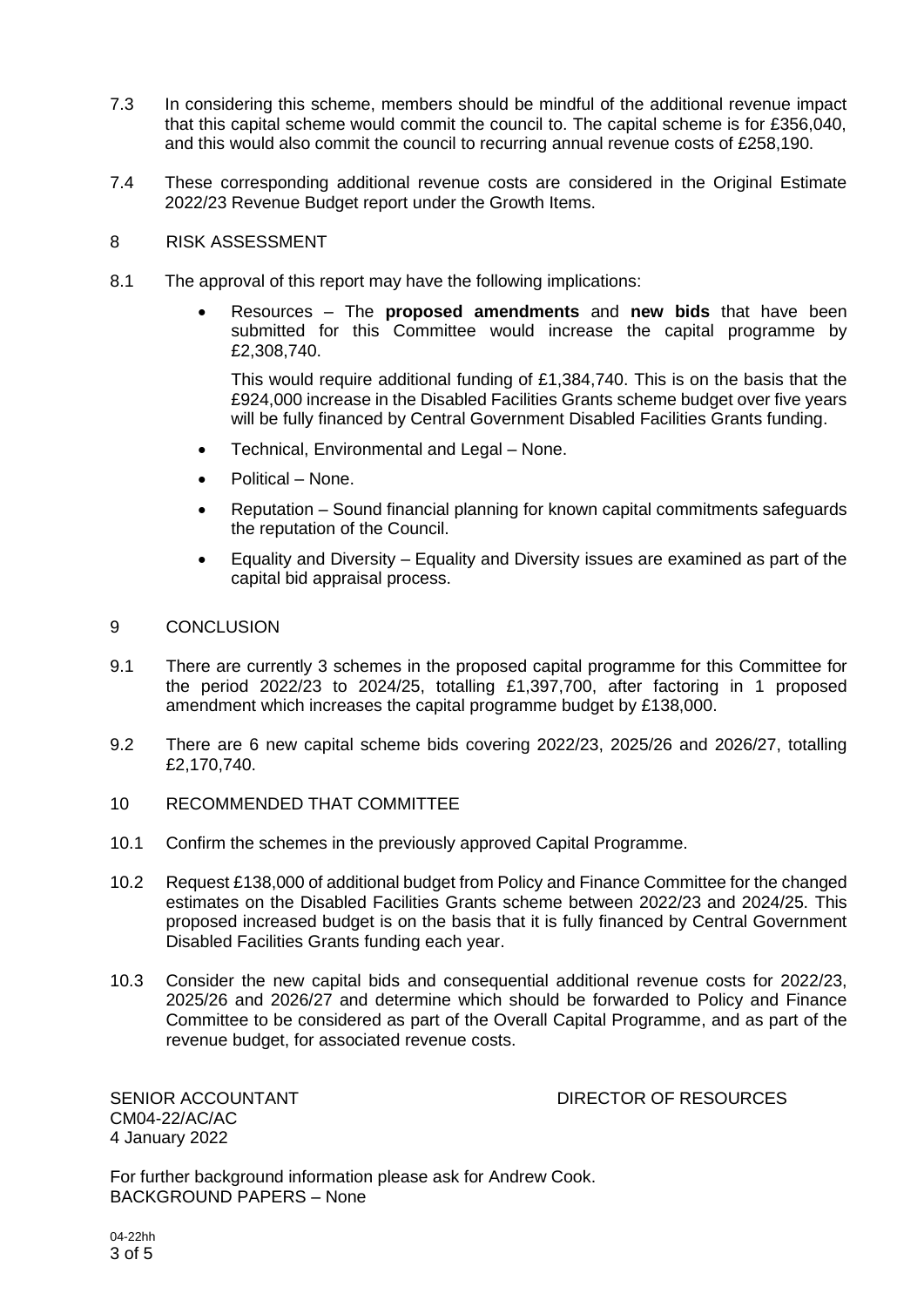## **Health and Housing Committee Previously Approved Capital Programme and Proposed Amendments Summary – 2022/23 to 2024/25**

| <b>HEALTH AND HOUSING COMMITTEE</b>                                                                 | 2022/23<br>£ | 2023/24<br>£ | 2024/25<br>£ | <b>TOTAL</b> |
|-----------------------------------------------------------------------------------------------------|--------------|--------------|--------------|--------------|
| <b>Disabled Facilities Grants</b>                                                                   | 347,000      | 347,000      | 347,000      | 1,041,000    |
| Landlord/Tenant Grants                                                                              | 50,000       | 50,000       | 50,000       | 150,000      |
| Drainage to New Section of Clitheroe<br>Cemetery                                                    |              | 68,700       |              | 68,700       |
| <b>Previously Approved Capital</b><br><b>Programme for Health and Housing</b><br><b>Committee</b>   | 397,000      | 465,700      | 397,000      | 1,259,700    |
| <b>AMENDMENT 1: Disabled Facilities</b><br><b>Grants (matched by Central Government</b><br>funding) | 46,000       | 46,000       | 46,000       | 138,000      |
| <b>Amended Capital Programme for</b><br><b>Health and Housing Committee</b>                         | 443,000      | 511,700      | 443,000      | 1,397,700    |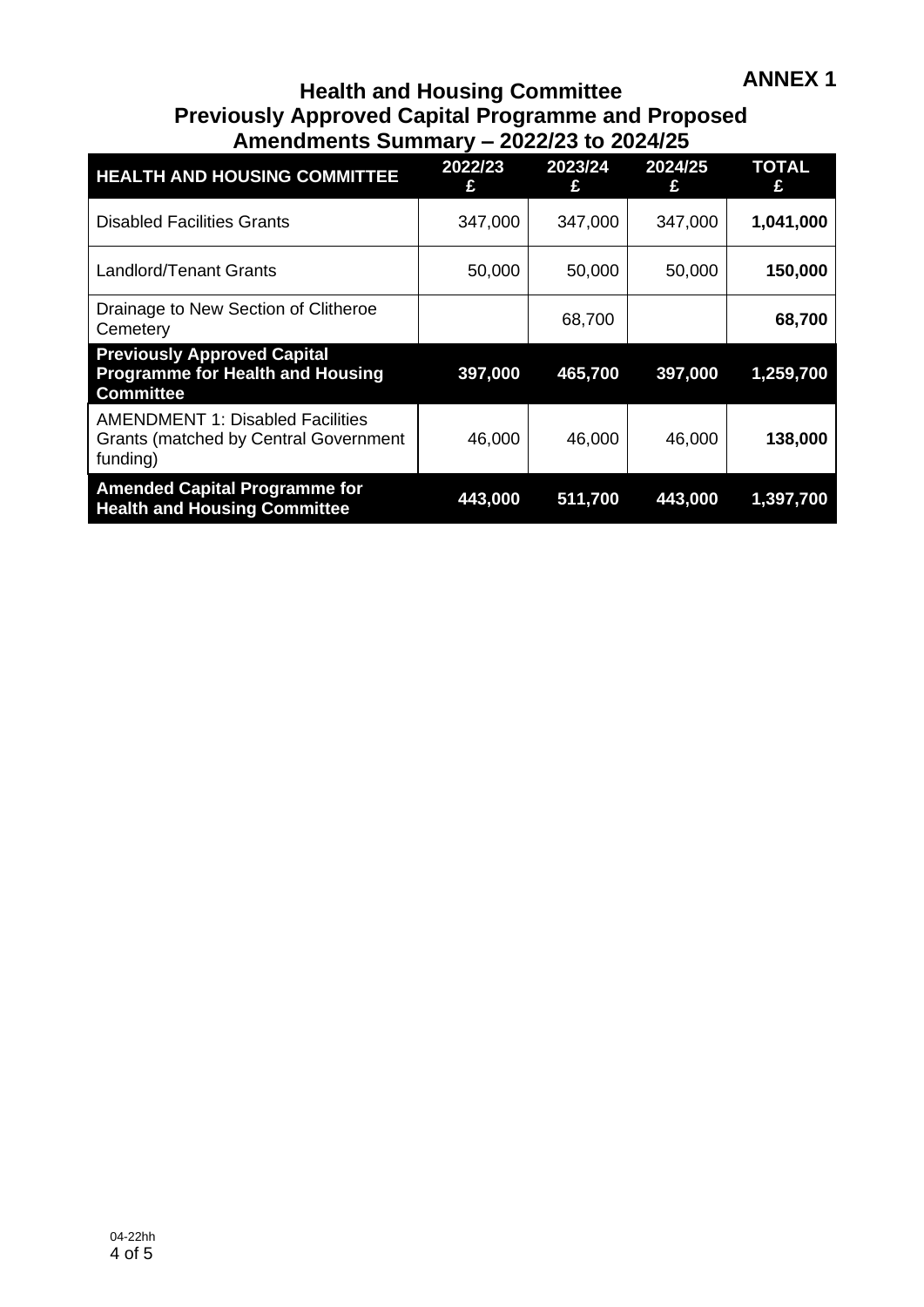## **Health and Housing Committee Summary of New Capital Bids for 2022/23, 2025/26 and 2026/27**

| <b>Bid Number</b> | <b>Schemes</b>                                                                                     | 2022/23<br>£ | 2025/26<br>£ | 2026/27<br>£ | <b>TOTAL</b><br>£ |
|-------------------|----------------------------------------------------------------------------------------------------|--------------|--------------|--------------|-------------------|
| CAPHOU01          | Alternative System for Dog<br><b>Waste/Litter Bins Emptying</b>                                    | 356,040      |              |              | 356,040           |
| CAPHOU02          | St Mary's Closed Churchyard Fence<br><b>Works</b>                                                  |              | 23,300       |              | 23,300            |
| CAPHOU03          | <b>Supporting Affordable Housing</b><br>Delivery                                                   |              | 585,400      |              | 585,400           |
| CAPHOU04          | <b>Temporary Housing Scheme</b>                                                                    |              | 320,000      |              | 320,000           |
| CAPHOU05          | <b>Disabled Facilities Grants (matched</b><br>by Central Government funding)                       |              | 393,000      | 393,000      | 786,000           |
| CAPHOU06          | <b>Landlord/Tenant Grants</b>                                                                      |              | 50,000       | 50,000       | 100,000           |
|                   | Total - 2022/23, 2025/26 and 2026/27<br><b>New Bids for Health and Housing</b><br><b>Committee</b> | 356,040      | 1,371,700    | 443,000      | 2,170,740         |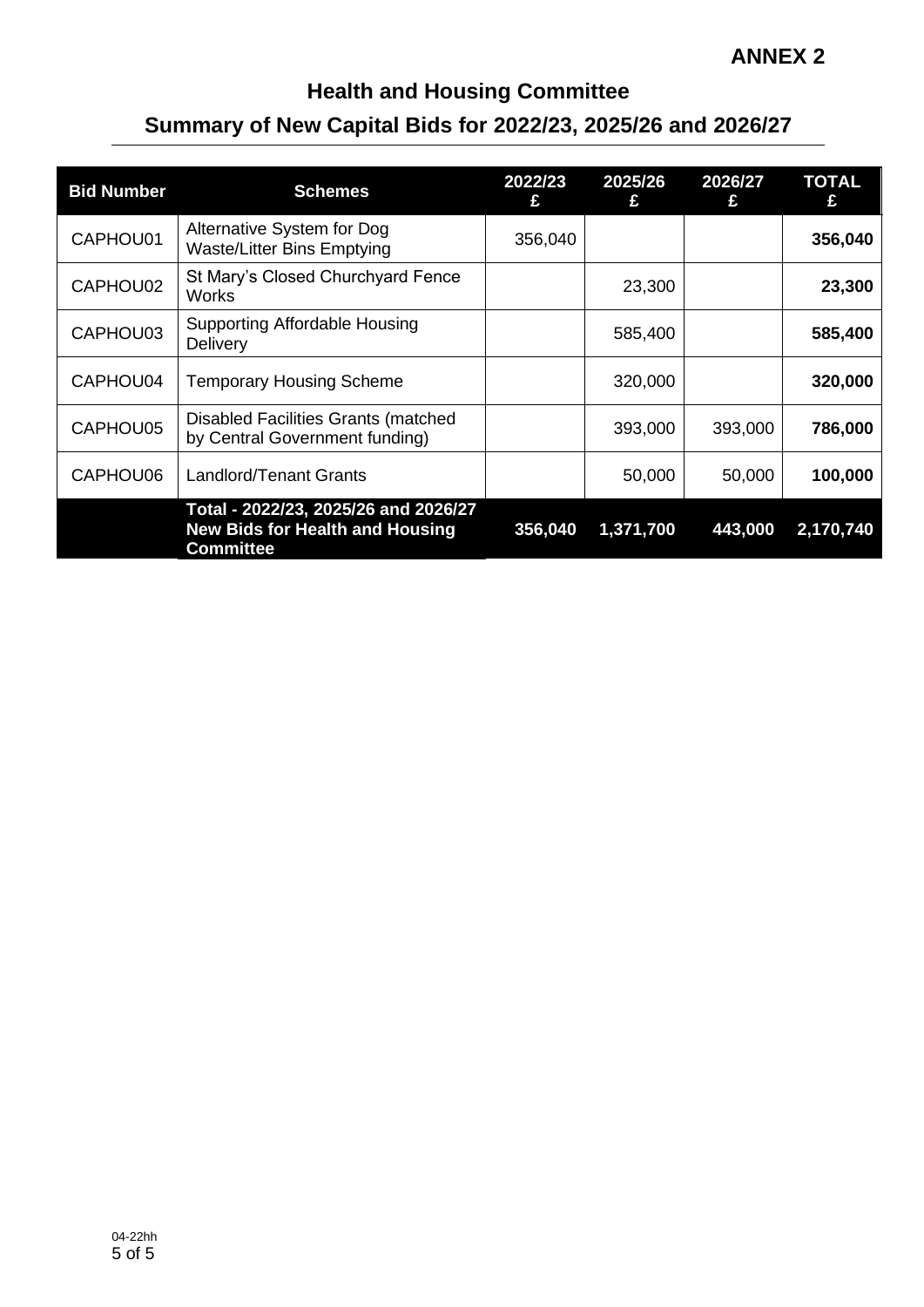Capital Scheme Bid Form for **2022/23**

#### Health and Housing Committee bid

#### **Capital Scheme Title**

Alternative System for Dog Waste/Litter Bins Emptying - Vehicles and New Bins

#### **Brief Description of the Scheme**

At its October 2021 meeting the Health and Housing Committee approved to submit a capital bid and an associated revenue growth bid to underpin the planned implementation of an alternative system for dog waste/litter bin emptying across the whole of the borough. There are currently 560 bins in total across the borough and these are currently emptied in different ways by different teams of Council staff. The majority of bins are normally emptied once a week. The alternative system is proposed against a background of increasing dog ownership and in response to increased complaints of full and overflowing bins and evidence of increased misuse of bins and fly-tipping.

The alternative system responds to increased dog waste/litter bin emptying requirements by:

- Increasing the number of dog waste/litter bins to 800, which is an increase of 240 bins.

- Emptying each bin twice a week on a consistent basis, through the use of a new dedicated team of 8 additional staff with 8 additional vehicles.

This capital bid of £356,040 is for the purchase and installation of 240 new bins and the purchase of the 8 transit caged tipper vehicles. **The bid is for the 2022/23 financial year, to support the prompt introduction of the alternative system for dog waste/litter bin emptying.**

#### **Environmental Considerations and Green Credentials**

Full and overflowing bins and fly-tipping have negative impacts on the environment and present public health risks.

Use of electric vehicles considered but not pursued at this stage because of the high cost and the Council does not yet have charging facilities for electric vehicles at Salthill Depot.

### **A Breakdown of Your Bid**

| <b>Costs</b>                   |         |
|--------------------------------|---------|
| Equipment/Materials - Bins     | 52.040  |
| Equipment/Materials - Vehicles | 304,000 |
| <b>Total Capital Costs</b>     | 356,040 |

#### **Please detail other solutions that you have considered but dismissed.**

Enhancing the existing systems by the addition of supplementary resources - this option had its merits but the new stand alone service system was preferred given its sole focus on dog waste/litter bin emptying.

#### **Timescale for Completion**

2022/23

#### **Any Risks to Completion**

None identified.

| <b>Revenue Budget Implications - Income and Expenditure</b>   |          |
|---------------------------------------------------------------|----------|
| Increased/Decreased Costs - Enter decreases with a minus sign |          |
| Employee costs per annum - 8 staff posts                      | 214,760  |
| Fuel costs per annum - 8 vehicles                             | 19,430   |
| Vehicle maintenance costs per annum - 8 vehicles              | 24,000   |
| <b>Changes to Revenue Costs</b>                               | 258,190  |
| <b>Changes to Revenue Income</b>                              | $\bf{0}$ |
| <b>Net Revenue Impact</b>                                     | 258,190  |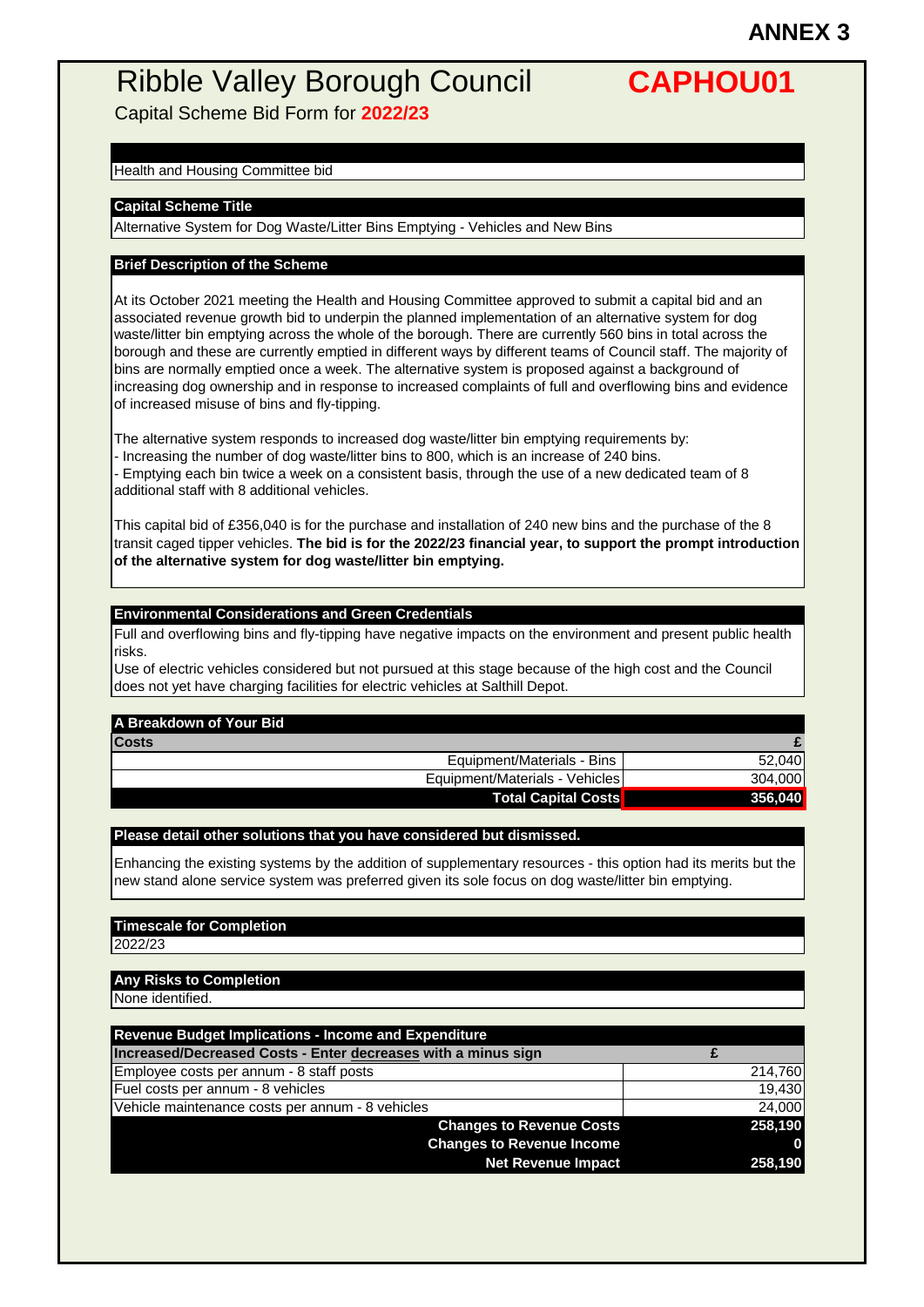Capital Scheme Bid Form for **2025/26**

#### **Head of Service**

#### Head Of Engineering Services

#### **Capital Scheme Title**

St Mary's Closed Churchyard Fence Works

#### **Brief Description of the Scheme**

The churchyard at St Mary's Church, Clitheroe is classed as a closed churchyard and is the responsibility of this council.

A number of years ago a risk assesment was carried out on the drop in level between the churchyard and St Mary's Street. At that time the council's insurance company were consulted. An internal risk assessment was carried out. As a result a small section of fence and a gate was installed warning of the danger to the public in this section of the churchyard. The grass on this area still had to be cut by the council's grounds maintenance section but the staff were made aware of the dangers.

No fence to the large drop has been erected to date.

The issue has been raised again with the insurers and they have stated that another risk assessment should be undertaken.

The churchyard is located in a conservation area and the depth of the drop is such that the proposed fence cannot be climbed. Thus, it is expected that the price of the fence will be substantial.

#### **Environmental Considerations and Green Credentials** None considered.

#### **A Breakdown of Your Bid**

| Costs |                                           |        |
|-------|-------------------------------------------|--------|
|       | Contractors                               | 5.600  |
|       | Equipment/Materials                       | 16.900 |
|       | Internal Staff Time                       | 200    |
|       | <b>Planning Fees/Building Regulations</b> | 600    |
|       | <b>Total Capital Costs</b>                | 23,300 |
|       |                                           |        |

#### **Please detail other solutions that you have considered but dismissed.**

## **Timescale for Completion**

2025/26.

#### **Any Risks to Completion**

Lead times for some of the materials need to be considered before work commences. Churchyard in conservation area so permissions may take a long time.

| <b>Revenue Budget Implications - Income and Expenditure</b>                                                                      |  |
|----------------------------------------------------------------------------------------------------------------------------------|--|
| Increased/Decreased Costs - Enter decreases with a minus sign                                                                    |  |
| There is no maintenance budget for this closed churchyard and costs would<br>normally have to be paid out of the Estates budget. |  |
| <b>Changes to Revenue Costs</b>                                                                                                  |  |
| <b>Changes to Revenue Income</b>                                                                                                 |  |
| <b>Net Revenue Impact</b>                                                                                                        |  |
|                                                                                                                                  |  |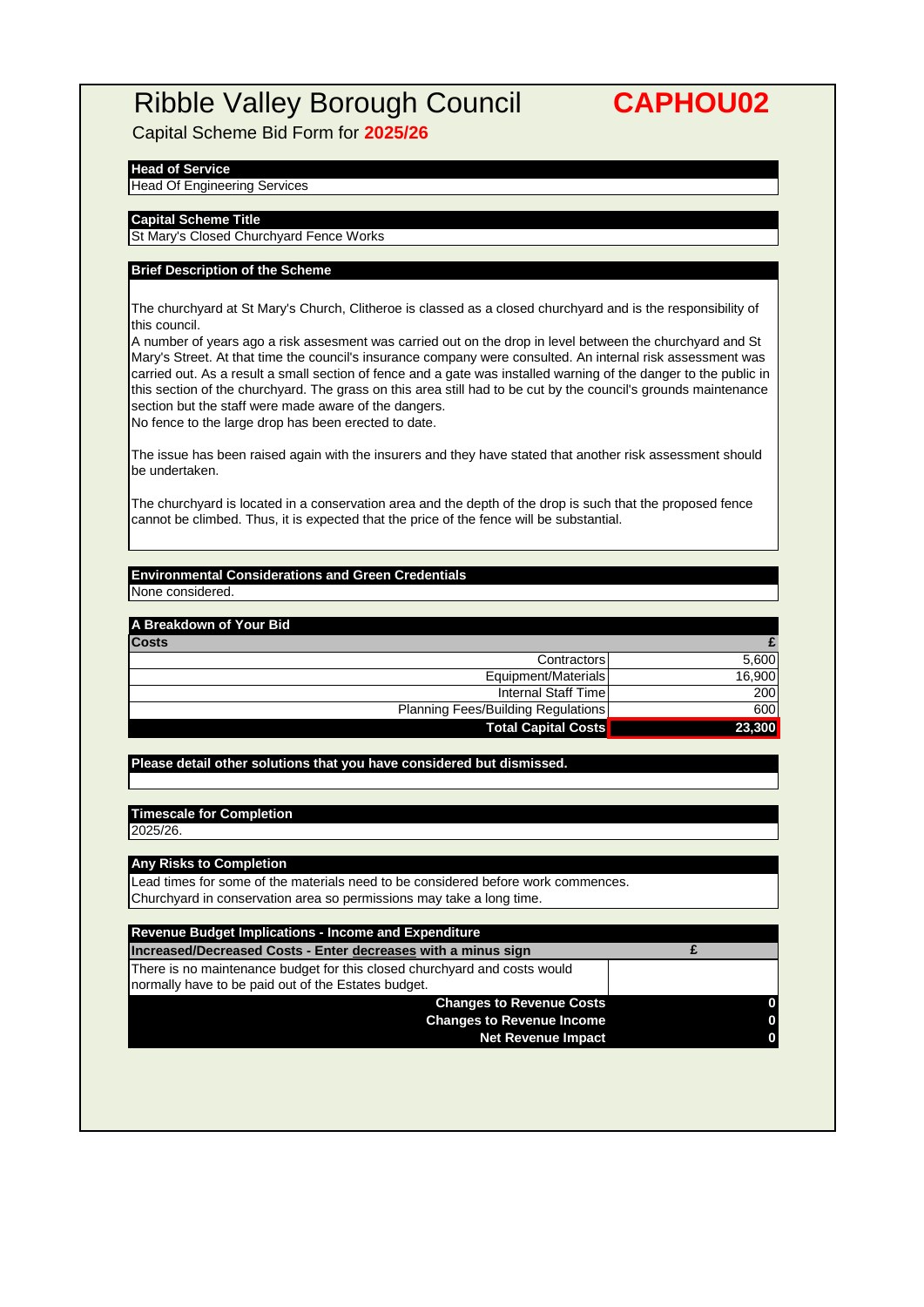Capital Scheme Bid Form for **2025/26**

#### **Head of Service**

Head of Regeneration and Housing

#### **Capital Scheme Title**

Supporting Affordable Housing Delivery

#### **Brief Description of the Scheme**

The scheme is to acquire up to 3 housing units. These will be likely to be rented to households in need nominated from our waiting lists. The scheme will result in additional affordable housing stock being provided by the Council, in particular seeking to address delivery in those areas where supply from other sources is constrained. Typically new-build housing sites tend to be located at larger settlements limiting the delivery of additional units from this source through development. Whilst it is not the intention to preclude delivery in larger settlements which may offer increased value for money benefits, the scheme will be seeking to respond to opportunities to acquire properties to meet identified housing pressures such as smaller starter homes and housing solutions for young people. The scheme will be targeted at acquiring market stock but could include conversion where a suitable property becomes available. The capital scheme will provide cost to purchase and undertake improvements to enable the Council to offer the unit as an affordable rented home. The availability of rental units is becoming increasingly challenging in the area and is set to become more so as private sector solutions are less likely to be forthcoming. This will help address a key area of need identified through the Council's evidence base. This project is a further phase in the Council using its role as a Registered Provider to be proactive in supporting delivery of affordable housing. The Council has successfully delivered 3 properties since late 2019 as part of a pilot approach using Section 106 monies to provide 2 units in Longridge and 1 in Clitheroe, enabling the Council to monitor issues around direct housing delivery in terms of costs and the implications for management and administration. Units acquired under this scheme would be delivered by way of a management agreement with an appropriate body (existing properties are managed through an agreement with MossCare St Vincents) which provides an effective management approach and protects the Council's interests. There may be the potential to use £45,000 of Landlord/Tenant Grants funding from that existing capital scheme for renovations on this scheme.

#### **Environmental Considerations and Green Credentials**

Units delivered through this scheme would be upgraded where appropriate to include energy efficiency measures to the fabric of the property. In sourcing properties energy efficiency would be taken into account in the decision to purchase and opportunities to link with other sources of funding would be sought.

#### **A Breakdown of Your Bid**

| <b>Costs</b>               |         |
|----------------------------|---------|
| Cost of Land               | 540.000 |
| Contractors                | 39.400  |
| Other                      | 6.000   |
| <b>Total Capital Costs</b> | 585,400 |

#### **Please detail other solutions that you have considered but dismissed.**

Options for delivery are limited, private sector has traditionally provided schemes. The Council could act in its own right as a developer and acquire land and develop housing units but this is higher risk, resource and skill intensive, which the Council is not geared towards. The Council could consider as an alternative leasing properties to then sub let but this does not give the Council an asset and again generates risk to the Council as landlord.

#### **Timescale for Completion**

Timeframes would be dependent upon availability of properties and the nature of any renovations necessary to bring the property up to appropriate standard. This can be condensed by careful selection of turnkey properties but this will always be reflected in the price. Following approval of the capital scheme and the project principle, early properties could be sourced and delivered as soon as 3 months, subject to approval and conveyancing process. The process to source units would commence as soon as the capital scheme is agreed and the delivery year commences in financial year 2025/26. If agreed as a scheme it would be possible to consider moving the scheme forward for earlier delivery, subject to capital funding being available.

#### **Any Risks to Completion**

Lack of suitable properties is the main risk. As the scheme relates to house purchase there are associated risks with schemes not progressing but against which costs to purchase may have been incurred. The scheme will also be at risk from housing market increases over the longer term, however costs have been inflated to reflect delivery in 2025/26.

| <b>Revenue Budget Implications - Income and Expenditure</b>                                                                                                               |           |
|---------------------------------------------------------------------------------------------------------------------------------------------------------------------------|-----------|
| Increased/Decreased Costs - Enter decreases with a minus sign                                                                                                             |           |
| Revenue budget costs, as per current agreements - repairs and building<br>insurance budgets.                                                                              | 2,200     |
| <b>Changes to Revenue Costs</b>                                                                                                                                           | 2,200     |
| Increased/Decreased Income - Enter increases with a minus sign                                                                                                            |           |
| Rental Income from 3 properties based on LHA rates adjusted for rental<br>agreement registered provider costs (1x3 bed, Longridge) and (1x2 bed and<br>1x3 bed Clitheroe) | $-13.500$ |
| <b>Changes to Revenue Income</b>                                                                                                                                          | $-13,500$ |
| <b>Net Revenue Impact</b>                                                                                                                                                 | $-11,300$ |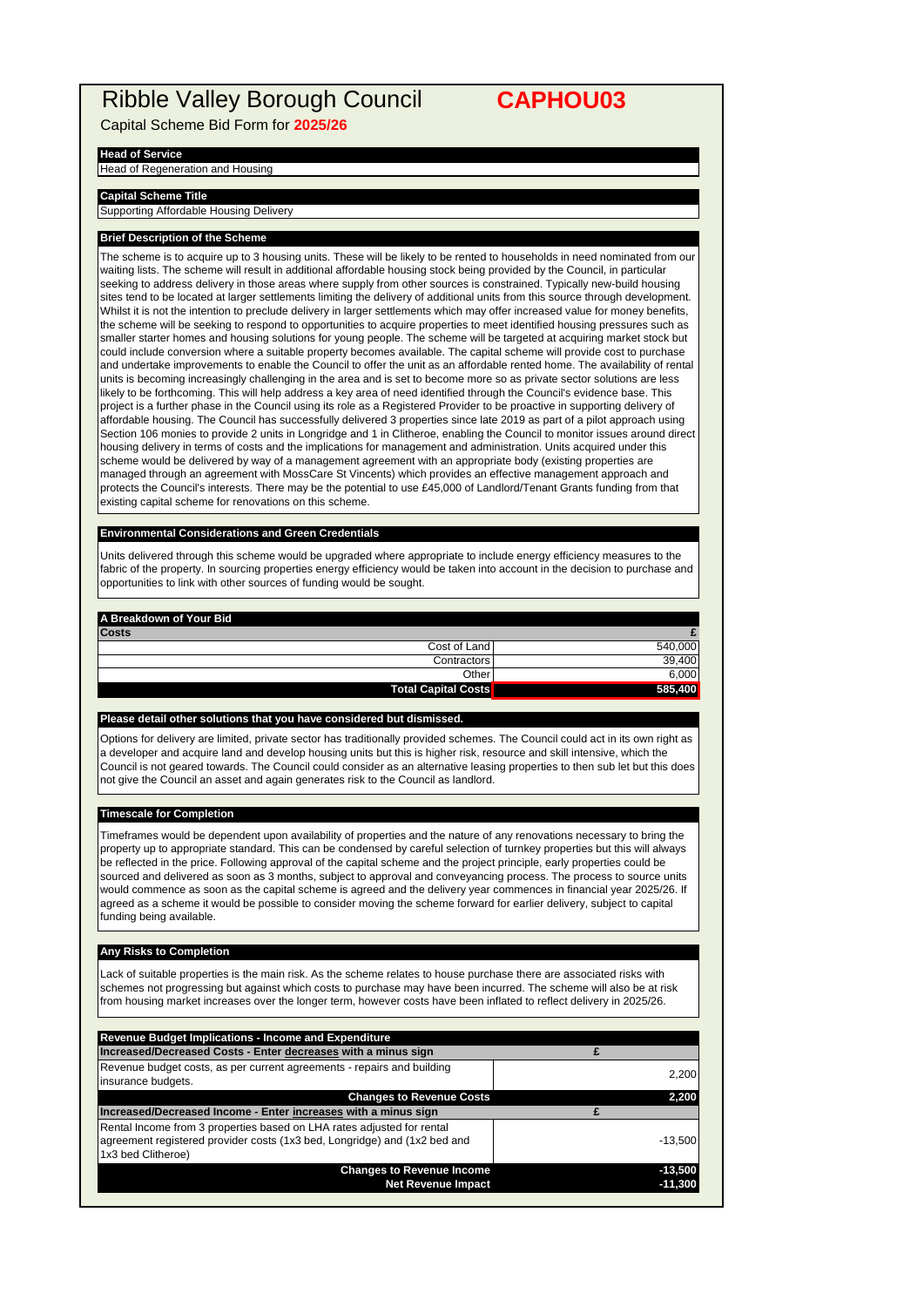Capital Scheme Bid Form for **2025/26**

#### **Head of Service**

Head of Regeneration and Housing

### **Capital Scheme Title**

Temporary Housing Scheme

#### **Brief Description of the Scheme**

This project focuses on the delivery of additional flexibility for the Council to meet demands for temporary housing. It proposes the purchase of two units of accommodation, one to serve Clitheroe and one to serve the Longridge area. These units would be operated as temporary short stay accommodation, but could also provide the flexibilty to meet temporary safe house provision in connection with the Council's Domestic Abuse duties if necessary. Increasing demands on temporary accommodation are leading to greater use of bed and breakfast accommodation which is not appropriate in relation to families and victims of Domestic Abuse. Supplementing the general accommodation available at the Council's homeless unit (Joiners Arms), it would enable the Council to respond to demand of the service by offering a wider temporary offer. There may be the potential to transfer £20,000 funding from the Landlord/Tenant Grants capital scheme to support costs on this scheme.

#### **Environmental Considerations and Green Credentials**

Environmental considerations and Green Credentials of property sources would be taken into account, for example construction type and existing energy efficiency measures. Where renovation was required opportunity to improve energy efficiency and mitigating for carbon would be implemented within the scope of the budget.

| A Breakdown of Your Bid    |         |
|----------------------------|---------|
| <b>Costs</b>               |         |
| Cost of Land               | 300,000 |
| Contractors                | 20,000  |
| <b>Total Capital Costs</b> | 320,000 |
|                            |         |

#### **Please detail other solutions that you have considered but dismissed.**

Main option is to manage with bed and breakfast. However, in line with guidance, bed and breakfast should not be used for families with children. Shared mixed hostel accommodation is not appropriate for Domestic Abuse victims and will mean support will not be available through standard contracts. Support would need to be delivered by the Council as it would be excluded from existing commissioned services and there is a consequent risk to the ability of the Council to meet its statutory duties.

#### **Timescale for Completion**

It is anticipated that as a minimum properties could be delivered within 6 months from the commencement of the capital year, subject to suitable properties becoming available.

#### **Any Risks to Completion**

The cost of property will be subject to market fluctuations, the risk that conveyancing can break down before completion and that suitable properties in an appropriate condition cannot be sourced.

| Revenue Budget Implications - Income and Expenditure           |          |
|----------------------------------------------------------------|----------|
| Increased/Decreased Costs - Enter decreases with a minus sign  |          |
| Cleaning                                                       | 600      |
| Repairs & Maintenance                                          | 1,800    |
| Council Tax                                                    | 600      |
| Utilities and Insurance                                        | 1,100    |
| Furnishings                                                    | 1,700    |
| <b>Changes to Revenue Costs</b>                                | 5,800    |
| Increased/Decreased Income - Enter increases with a minus sign |          |
| Tenant Rental Income (includes service charge)                 | $-8,000$ |
| <b>Changes to Revenue Income</b>                               | $-8,000$ |
| <b>Net Revenue Impact</b>                                      | $-2,200$ |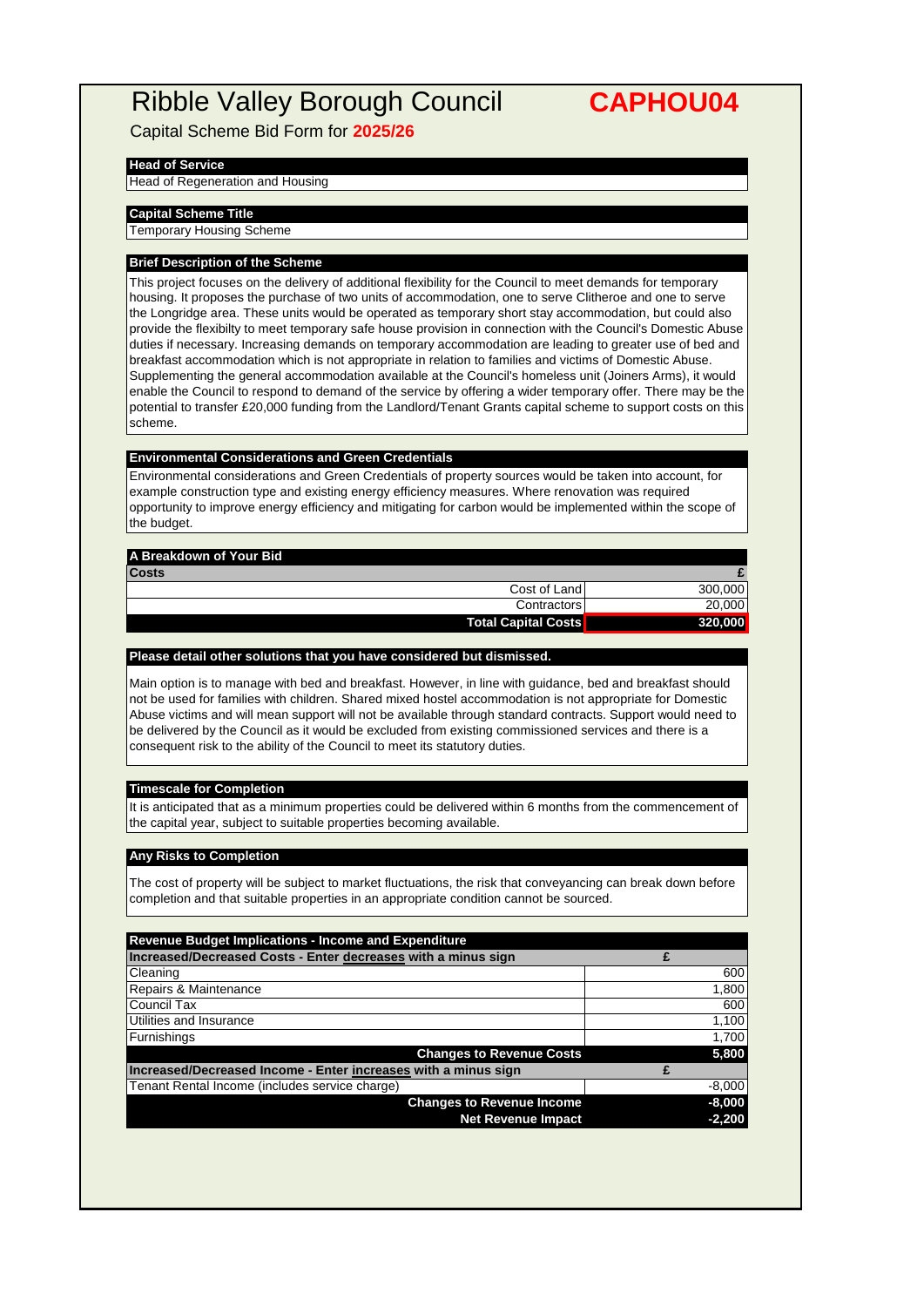Capital Scheme Bid Form for **2025/26 and 2026/27**

#### **Head of Service**

Head of Regeneration and Housing

**Capital Scheme Title**

Disabled Facilities Grants

#### **Brief Description of the Scheme**

The scheme provides grant aid to adapt homes so elderly and disabled occupants can remain in their own home. The grants can provide for minor adaptation, for example the installation of a stair lift, up to the provision of a bathroom and bedroom extension.

This bid is for £393,000 per year for both 2025/26 and 2026/27. The yearly bid amounts are indicative only and are based on the current year's Disabled Facilities Grants funding from Central Government. The actual scheme budget for each year will be set to match the actual government grant funding received in each year.

#### **Environmental Considerations and Green Credentials**

Any construction is to be carried out to comply with current Building Regulations. Providing facilities to enable people to remain in their own homes can reduce the need for additional specialist buildings to be created.

| A Breakdown of Your Bid                                 |            |
|---------------------------------------------------------|------------|
| <b>Costs</b>                                            |            |
| Grants 2025/26                                          | 393,000    |
| Grants 2026/27                                          | 393,000    |
| <b>Total Capital Costs</b>                              | 786,000    |
| <b>Funding (Please List Any External Funding Below)</b> |            |
| <b>DFGs FUNDING FROM DLUHC (PER ANNUM)</b>              | $-393.000$ |
| <b>Total External Funding</b>                           | $-393,000$ |

**Please detail other solutions that you have considered but dismissed.** Not Applicable - Grant funded scheme for DFGs only.

#### **Timescale for Completion**

The Disabled Facilities Grants budget operates throughout the financial year.

#### **Any Risks to Completion**

The population age of Ribble Valley occupants is increasing and therefore demand for the service will continue, but with finite resources.

The scheme is dependent on the level of funding awarded by the Government.

| <b>Changes to Revenue Costs</b>                                                                                                                                                                                                                                                                                   |  |
|-------------------------------------------------------------------------------------------------------------------------------------------------------------------------------------------------------------------------------------------------------------------------------------------------------------------|--|
| Increased/Decreased Income - Enter increases with a minus sign                                                                                                                                                                                                                                                    |  |
| Administration fees are paid to the Council for any individual DFG schemes that<br>the Council's Housing and Surveyors teams administer. The administration fee on<br>Jeach individual DFG scheme is 10%. The actual administration fee income varies<br>each year, dependent on the number of schemes completed. |  |
| <b>Changes to Revenue Income</b><br><b>Net Revenue Impact</b>                                                                                                                                                                                                                                                     |  |